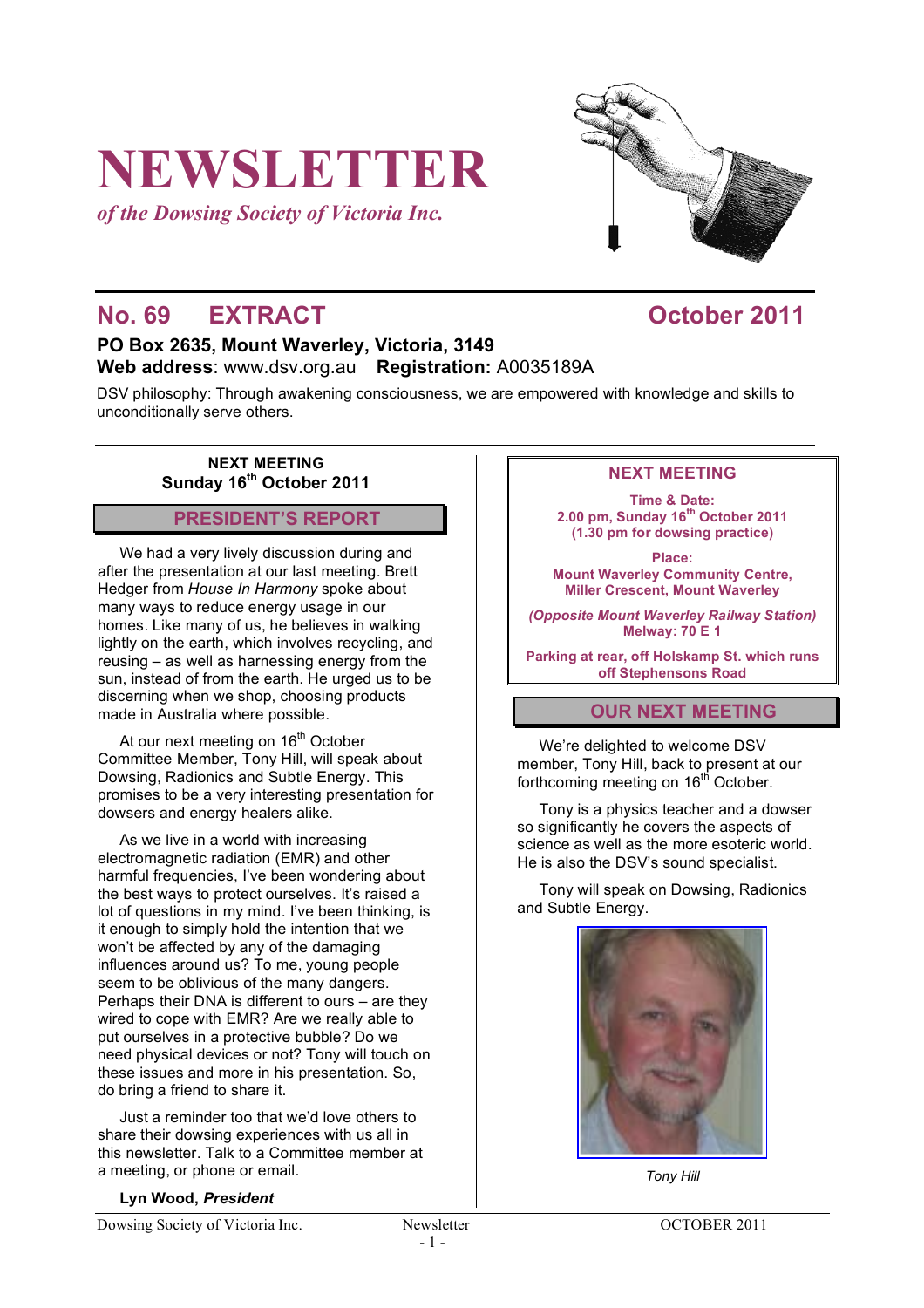

# **OUR LAST MEETING**

Environmentalist, Brett Hedger, offered a range of practical tips and guidelines for reducing our footprints on the earth. He is the founder of *House In Harmony*, a company which consults with households and businesses on efficiency and sustainability.

*Brett Hedger, info@houseinharmony.com.au http://www.houseinharmony.com.au*

#### **MY SPIRITUAL VISITORS**

#### *By DSV Member, Susane Starc*

It was Friday, 13<sup>th</sup> November 2009, a superstitious day for some and a memorable one for me.

I was outside working in my vegetable garden on a very warm morning, when I decided to go inside to cool down for a few minutes. As I sat down to rest in the cool, semi-darkness of the house and was drinking some cold water, I distinctly heard sounds coming from my study, as if someone had tapped or flicked a crystal bowl. This puzzled me as I don't have any crystal in that room. Then I had an idea.

I quickly went to my study and reached for my pendulum. I was so excited, I forgot to ask permission to dowse, but I also thought that I might miss my chance at catching this fantastic moment. I then asked a series of questions.

"Please show me if there are any spirits in this room?" The pendulum showed me a 'yes' response.



#### **"MESSAGE FROM MATTHEW"**

*"Message From Matthew" is from the web site www.matthewbooks.com This is an Extract which was provided by Lyn Wood, our DSV President. It illustrates points in her President's Report.*

Furthermore, you have the ability to help yourselves in the vibratory respect. It is understandable that the plight of many millions of people and animals is extremely distressing to sensitive, caring individuals, but please do not allow your emotions to be drawn into their traumas. The low vibrations of distress about others' anxiety, hopelessness and especially fear fracture the balance you need to keep your light steady, and that fracturing helps none of those many millions or you.



5 Wattlebird Way Healesville Vic 3777 PO Box 657 Healesville Vic 3777 Phone: (03) 5962 6973 or 0411 485 098 Email: maryjward@bigpond.com puresound33essences@bigpond.com www.puresoundessences.com

**ASTROLOGICAL MOON CALENDARS**

Thanks to DSV member Susane Starc, the 2012 Astrological Calendars with the Moon Planting Guide will be available for purchase through the DSV again this year – priced at \$10.



They're great to keep – and to give as a gift. To make sure you don't miss out, please place your order at the next DSV meeting on 16<sup>th</sup> October. You'll then be able to collect yours at our last DSV meeting for the year on  $27<sup>th</sup>$  November 2011.